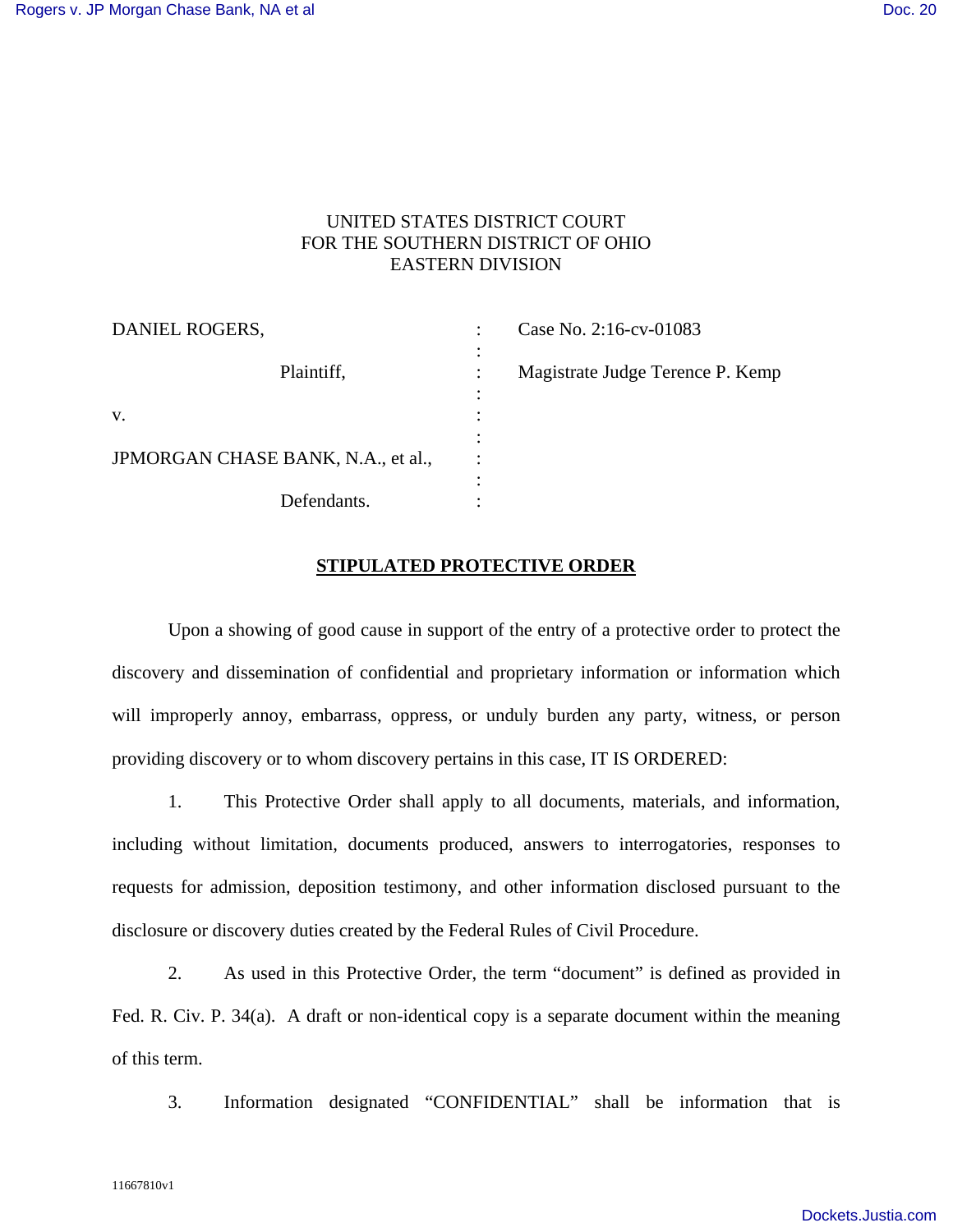confidential, proprietary, personal financial information, and/or implicates common law and statutory privacy interests of the parties to this litigation or any other person entitled to protection under Fed. R. Civ. P. 26(c), including, without limitation, personal financial information, account information, private social security numbers, and other private identifying information. CONFIDENTIAL information also includes (1) any information copied or extracted from information designated CONFIDENTIAL; (2) all copies, excerpts, summaries, or compilations of CONFIDENTIAL information; (3) any testimony, conversations, or presentations by the parties or their counsel that might reveal CONFIDENTIAL information.

4. CONFIDENTIAL information shall not be disclosed or used for any purpose except the preparation and trial of this action.

5. CONFIDENTIAL documents, materials, and information (collectively "CONFIDENTIAL information") shall not, without the consent of the party producing it or further Order of the Court, be disclosed except that such information may be disclosed to:

(a) attorneys actively working on this action;

(b) persons regularly employed or associated with the attorneys actively working on this action whose assistance is required by said attorneys in the preparation for trial, at trial, or at other proceedings in this action;

(c) the parties, including designated representatives for each party;

(d) expert witnesses and consultants retained in connection with this action, to the extent such disclosure is necessary for preparation, trial or other proceedings in this action;

(e) the Court and its employees ("Court Personnel");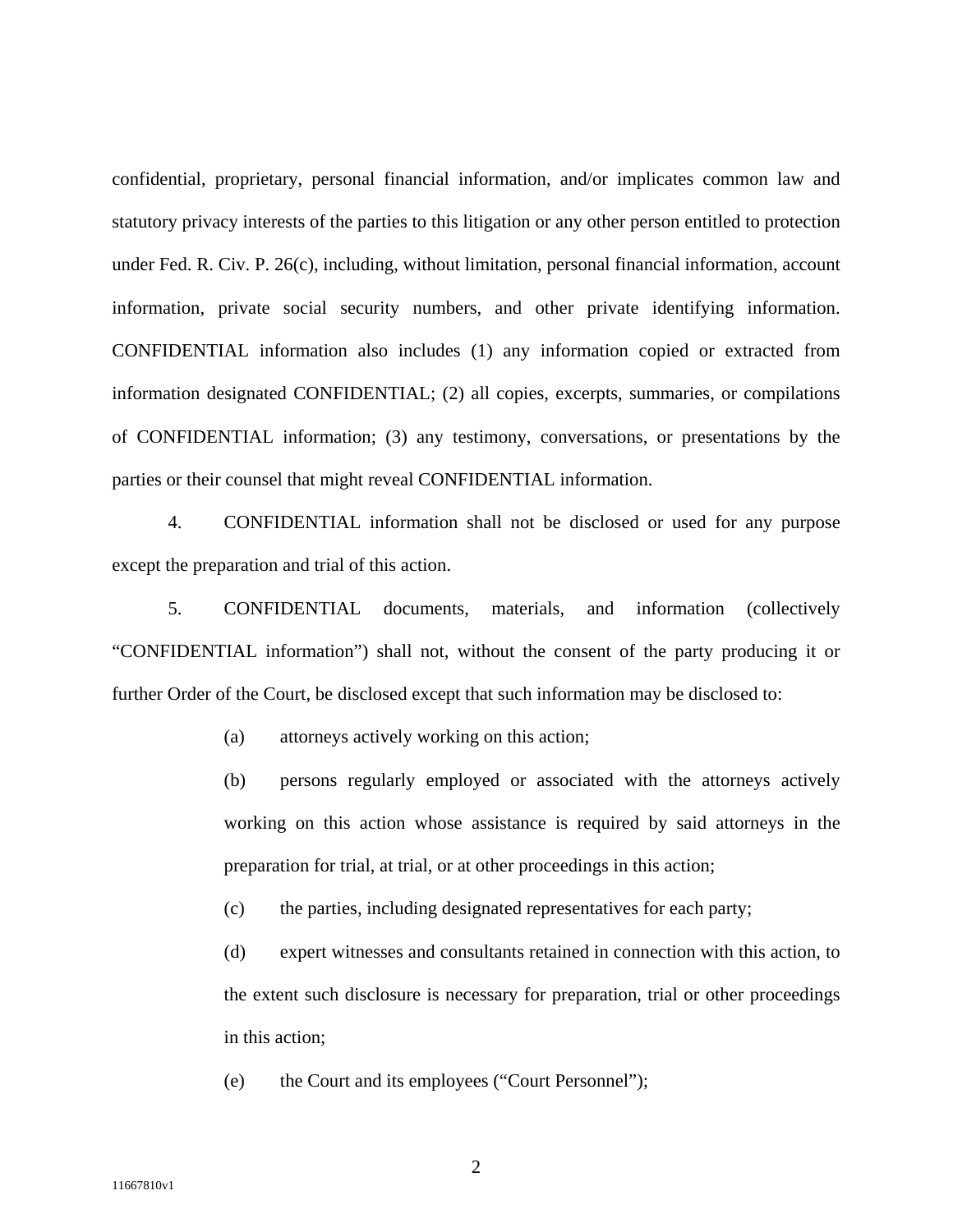(f) stenographic reporters who are engaged in proceedings necessarily incident to the conduct of this action;

- (g) deponents, witnesses, or potential witnesses; and
- (h) other persons by written agreement of the parties.

6. Prior to disclosing any CONFIDENTIAL information to any person listed above (other than counsel, persons employed by counsel, Court Personnel and stenographic reporters), counsel and/or any *pro se* party shall provide such person with a copy of this Protective Order and obtain from such person a written acknowledgment (in the form attached hereto as **Exhibit A**) stating that he or she has read this Protective Order and agrees to be bound by its provisions. All such written acknowledgments shall be retained by counsel and/or any *pro se* party and shall be subject to *in camera* review by the Court if good cause for review is demonstrated by opposing counsel and/or the opposing *pro se* party.

7. Documents are designated as CONFIDENTIAL by placing or affixing on them (in a manner that will not interfere with their legibility) the following or other appropriate notice: "CONFIDENTIAL."

8. Whenever a deposition involves the disclosure of CONFIDENTIAL information, the deposition or portions thereof shall be designated as CONFIDENTIAL and shall be subject to the provisions of this Protective Order. Such designation shall be made on the record during the deposition when possible, but a party may designate portions of depositions as CONFIDENTIAL after transcription, provided written notice of the designation is promptly given to all counsel of record and/or *pro se* party(ies) within thirty (30) days after notice by the court reporter of the completion of the transcript.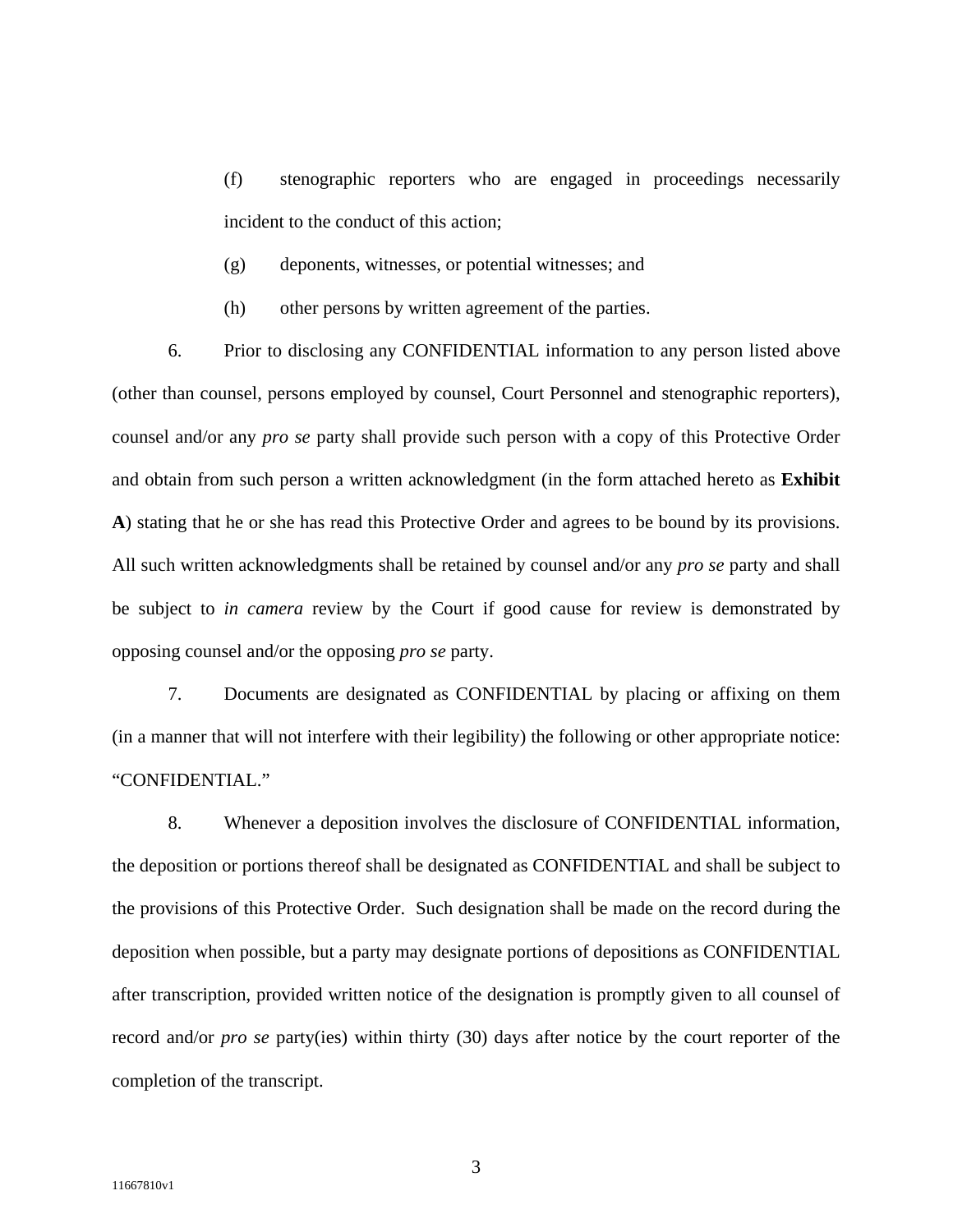9. An inadvertent failure to designate qualified information or items does not, standing alone, waive the designating party's right to secure protection under this Protective Order for such material if the designating party timely corrects the designation within seven (7) days of receiving notice of the inadvertent failure to designate qualified information. Upon such timely correction of a designation, the receiving party must make reasonable efforts to assure the material is treated in accordance with the provisions of this Protective Order.

10. The terms of this Protective Order are applicable to information produced by a non-party in this action and designated as CONFIDENTIAL. Such information produced by non-parties in connection with this action is protected by the remedies and relief provided by this Protective Order. Nothing in these provisions should be construed as prohibiting a non-party from seeking additional protections.

11. A party may object to the designation of particular CONFIDENTIAL information by giving written notice to the party designating the disputed information. The written notice shall identify the information to which the objection is made. If the parties cannot resolve the objection within fourteen (14) days after the time the notice is received, it shall be the obligation of the party designating the information as CONFIDENTIAL to file an appropriate motion requesting that the Court determine whether the disputed information should be subject to the terms of this Protective Order. If such a motion is timely filed, the disputed information shall be treated as CONFIDENTIAL under the terms of this Protective Order until the Court rules on the motion. If the designating party fails to file such a motion within the prescribed time, the disputed information shall lose its designation as CONFIDENTIAL and shall not thereafter be treated as CONFIDENTIAL in accordance with this Protective Order. In connection with a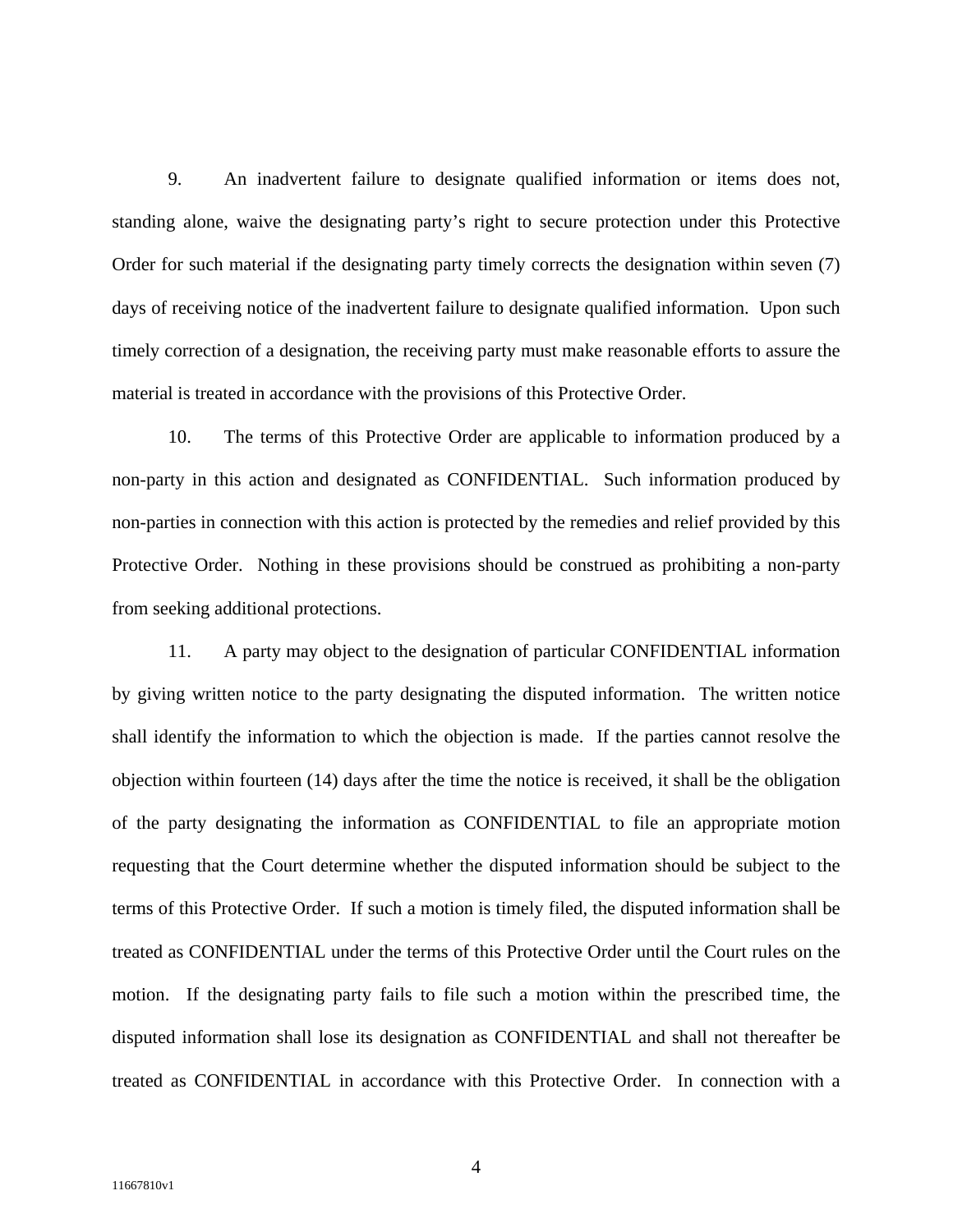motion filed under this provision, the parties will submit appropriate filings to the Court regarding the disputed information and its treatment as CONFIDENTIAL.

12. S.D. Ohio Civ. R. 5.2.1(a) provides, in pertinent part, that "[u]nless permitted by statute, parties cannot file documents under seal without leave of Court. Upon obtaining leave of Court, litigants other than *pro se* litigants must file the documents electronically using the ECF system as provided in S.D. Ohio Civ. R. 5.1." Accordingly, and pursuant to S.D. Ohio Civ. R. 5.2.1(a), the parties may file documents under seal only after obtaining the Court's leave to do so. In the event the Court allows a party to file documents under seal, the documents shall be filed using the ECF system (not delivered in hard copy to the Court) and the documents, once filed, will remain sealed and shall not be available for public inspection. If only portions of a document are to be sealed, then the document shall be filed using the ECF system with redactions to the sealed information and/or material. When a party files documents under seal, the party shall also file redacted versions of those filings using the ECF system and such redacted documents shall be available for public inspection.

13. Within sixty (60) days after the final termination of this action, unless other arrangements are agreed upon, each document and all copies thereof that have been designated as CONFIDENTIAL shall be returned to the party that designated it CONFIDENTIAL, or the parties may elect to destroy CONFIDENTIAL documents. Where the parties agree to destroy CONFIDENTIAL documents, the destroying party shall provide all parties with an affidavit confirming the destruction.

14. The termination of proceedings in this action shall not thereafter relieve the parties from the obligation of maintaining the confidentiality of the documents, materials, and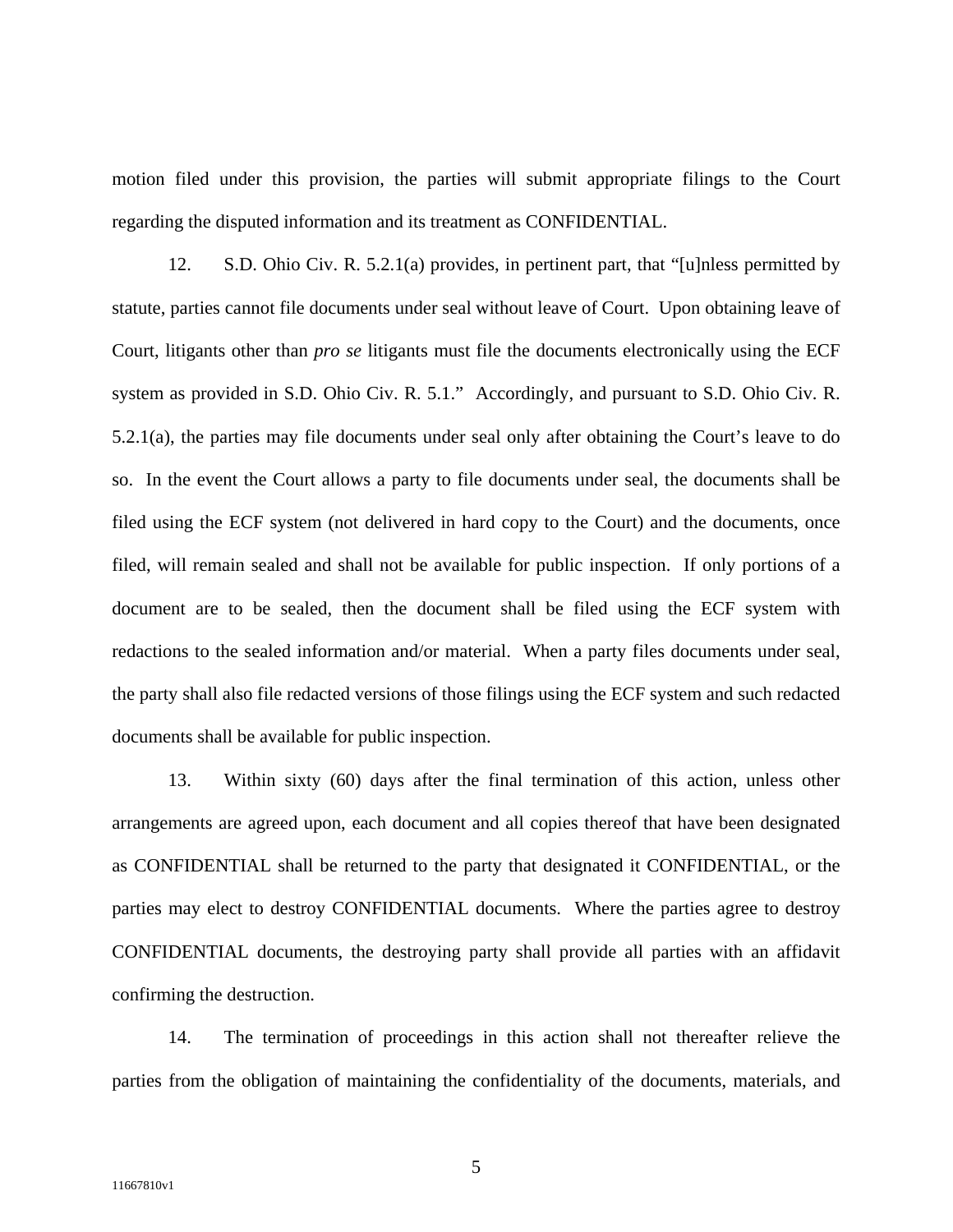information designated as "CONFIDENTIAL" that are received pursuant to this Protective Order.

15. If a receiving party learns that, by inadvertence or otherwise, it has disclosed CONFIDENTIAL information to any person or in any circumstance not authorized under this Protective Order, the receiving party must immediately: (a) notify in writing the designating party of the unauthorized disclosures, (b) use its best efforts to retrieve all unauthorized copies of the CONFIDENTIAL material, (c) inform the person or persons to whom unauthorized disclosures were made of all the terms of this Protective Order, and (d) request such person or persons to execute the "Acknowledgement and Agreement to be Bound" that is attached hereto as **Exhibit A**.

16. When a producing party gives notice to receiving parties that certain inadvertently produced material is subject to a claim of privilege or other protection, the obligations of the receiving parties are those set forth in Fed. R. Civ. P. 26(b)(5)(B).

17. This Protective Order may be modified by the Court at any time for good cause shown following notice to all parties and an opportunity for them to be heard.

[Remainder of Page Intentionally Left Blank]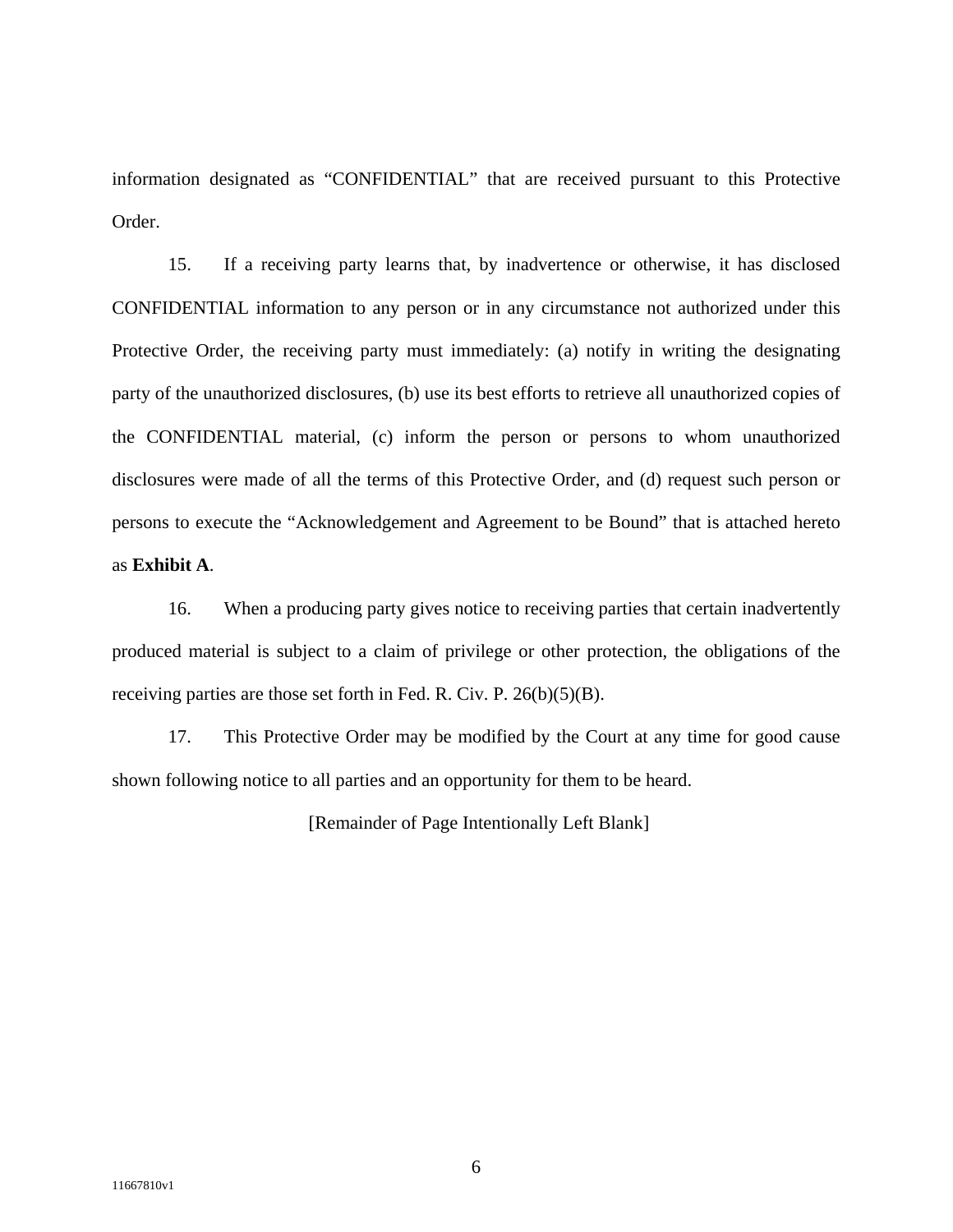### APPROVED AS TO FORM:

| (0068434) |
|-----------|
|           |
|           |
|           |
|           |
|           |
|           |
|           |
|           |

 $/s/Marc E.$  Dann Marc E. Dann (0039425) The Dann Law Firm Co., LPA P.O. Box 603104 Cleveland, Ohio 44103 Telephone: (216) 373-0539 Facsimile: (216) 373-0536 Email: notices@dannlaw.com Trial Attorney for Plaintiff

\* \* \* \*

SO ORDERED this 9<sup>th</sup> day of May, 2017.

# BY THE COURT:

 /s/ Terence P. Kemp United States Magistrate Judge